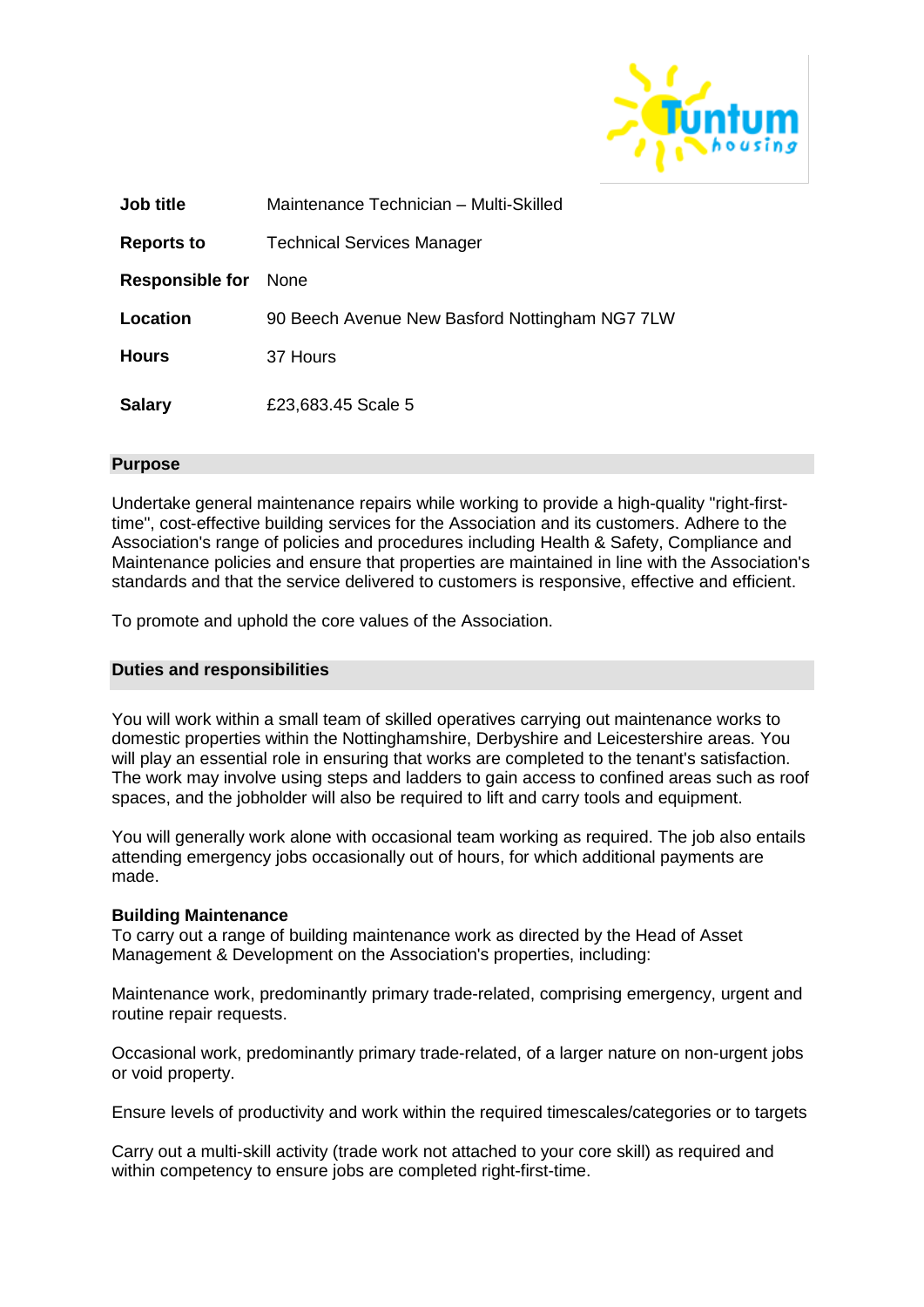

Liaise with other employees as necessary in to complete specified works

Ensure that vehicle stocks are maintained and accounted for.

Provide out-of-hours cover as required, particularly over the Christmas and Bank Holiday periods (additional payments are made).

Plan and organise return visits to ensure maximum efficiency and value for money.

Conduct work in accordance with current legislation, British Standards, Codes of Practice, Tuntum's Repairs Service Standard, safe systems of work and recognised industry standards for such work, minimising damage to the fabric of the property.

Ensure protective clothing and Health and Safety equipment provided are used correctly and when required, in accordance with risk assessments.

Ensure the worksite is kept clean and tidy and the property is left safe on completion of the job.

Undertake visual inspection of all tools, equipment, and appropriate vehicles, ensuring they work correctly and reporting any defects. Comply with formal periodic testing checks.

Keep accurate documentation of works undertaken, parts, and also work time and vehicle records

To keep the organisation's vehicle and equipment safe, clean and serviceable, and every effort is made to keep the vehicle and equipment secure.

Ensure that any work equipment, including PPE, is appropriately used and kept and stored correctly.

## **Other**

To carry out any other tasks as may be specified from time to time by any senior manager of the Association.

To carry out occasional inspections or assistance as directed by the Technical Services Manager.

Undertake job-related training.

Ensure that all the Association's policies are reflected in all aspects of the work.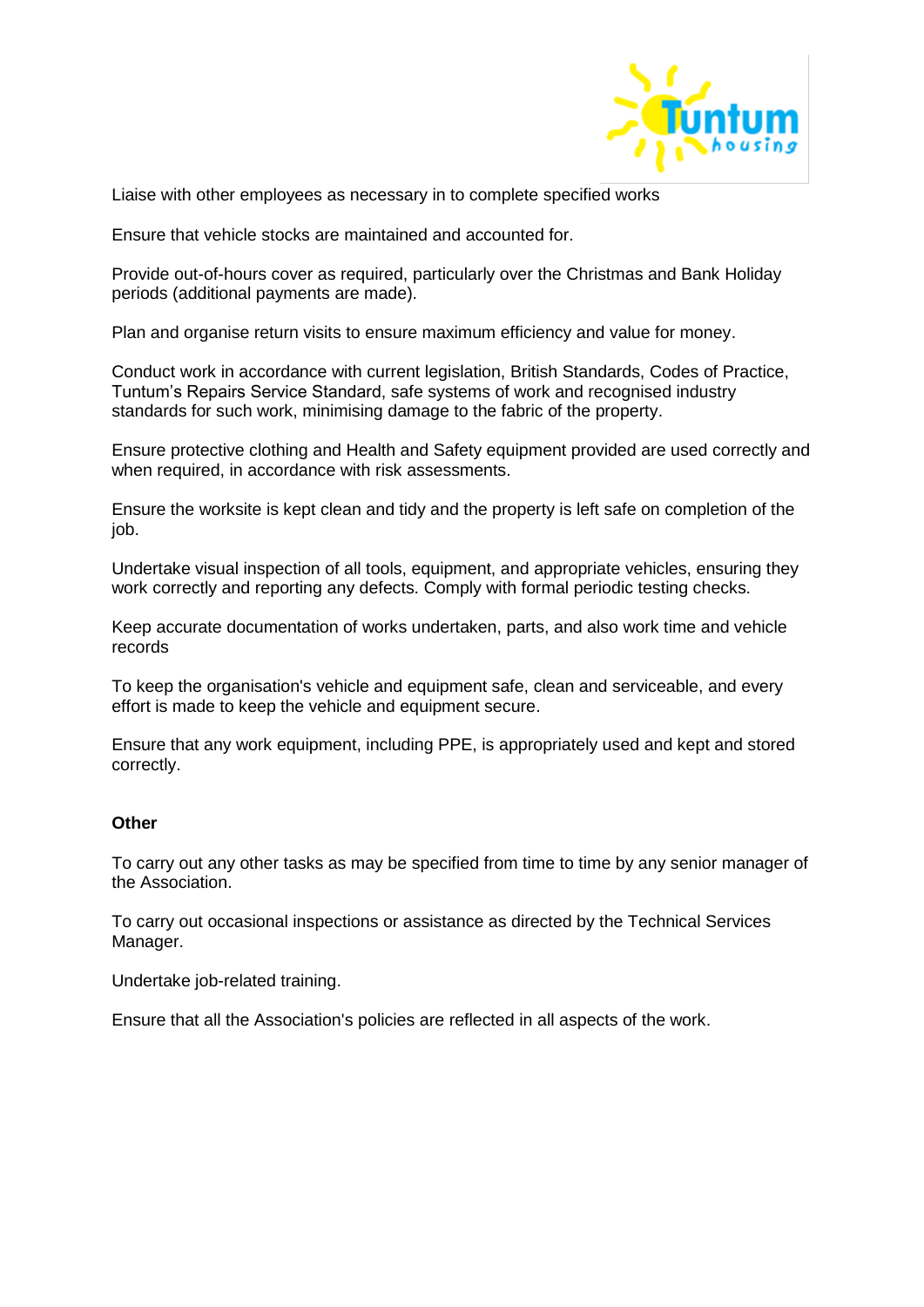

# **Person Specification**

| <b>Requirements</b>            | <b>Essential</b>                                                                                                                          | <b>Desirable</b>                                                                  |
|--------------------------------|-------------------------------------------------------------------------------------------------------------------------------------------|-----------------------------------------------------------------------------------|
| <b>Education</b>               | Basic trade apprenticeship and NVQ<br>Level 2 / City & Guilds qualification or<br>equivalent in your primary trade.                       | Advanced trade<br>apprenticeship to NVQ<br>Level 3.                               |
|                                |                                                                                                                                           | <b>Additional trades</b><br>apprenticeships and<br><b>NVQ</b>                     |
|                                |                                                                                                                                           | <b>Manual Handling</b><br>training.                                               |
|                                |                                                                                                                                           | Ladder / Working at<br><b>Heights Training</b>                                    |
| <b>Experience</b><br>required  | Demonstrable experience in<br>undertaking a range of maintenance<br>repairs and related skills associated<br>with day-to-day maintenance. | <b>Experience of working</b><br>within a similar role in<br>a Housing Association |
| <b>Skills and</b><br>aptitudes | Able to plan and prioritise workloads to<br>meet specific outputs and deadlines.                                                          | Asbestos awareness<br>Training.                                                   |
| required                       | Ability to assess/diagnose faults and<br>problems on-site and identify<br>parts/materials/equipment required to<br>carry out the work.    | General Health &<br>Safety training.                                              |
|                                | Ability to consider the environment and<br>make safe working assessments.                                                                 | Experience in<br>undertaking risk<br>assessments or                               |
|                                | Awareness/knowledge of Health &<br>Safety regulations in relation to building<br>works.                                                   | method statements.                                                                |
|                                | Ability to use a handheld device or<br>computer to read /send emails & open<br>and read documents.                                        | Manual Handling<br>training.                                                      |
|                                | Excellent verbal communication skills.<br>Ability to write clear and concise                                                              | Ladder / Working at<br><b>Heights Training</b>                                    |
|                                | English.                                                                                                                                  |                                                                                   |